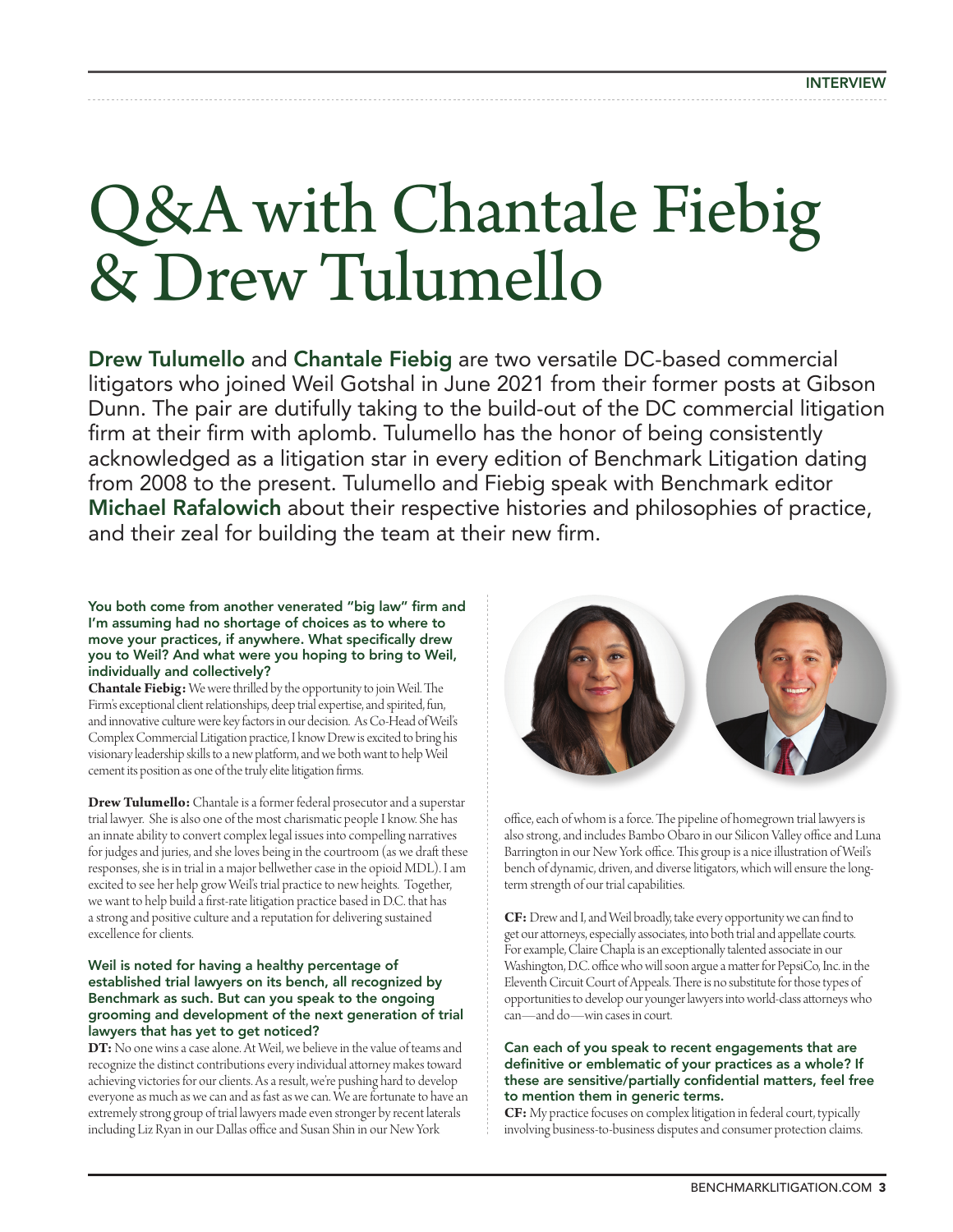In the last year, I've represented Facebook, Daimler AG, and PepsiCo in multiple matters. In the last few months, I was fortunate to have the chance to represent PepsiCo (with Drew) in a nearly two-week arbitration in July, and (as Drew noted above) to serve as trial counsel for a pharmacy defendant in one of the first bellwether trials relating to the opioid epidemic. Our client hired us just weeks before the 10-week trial was to begin to step in as their trial counsel, and our experience and expertise in trying complex matters allowed us to get up to speed in extremely short order and deliver a compelling defense.

**DT:** My bread-and-butter is federal court defense work, primarily for public companies. Over the years, that work has included more than 90 class actions brought against a major consumer products company, False Claims Act cases (brought by DOJ and *qui tam* relators) against defense sector clients, and securities and derivative litigation involving biotechnology companies. I also have an appellate practice and have argued in the U.S. Supreme Court, most of the courts of appeals, and several state Supreme Courts.

# You are both commercial litigators, and Drew, as you noted above, you also have a dedication to the appellate practice. Did you want to comment on the different skill sets required by trial lawyers and appellate strategists, and how you use these traits to create leverage during disputes, and especially at trial??

**CF:** There are fundamental skills every lawyer should have—outstanding writing, rigorous analysis, and the ability to give practical advice to achieve business and legal objectives. Trial lawyers also need to have the ability to connect in a meaningful way with witnesses and jurors, and master the ability to develop and draw out testimony from fact and expert witnesses that will speak to lay people and non-lawyers.

**DT:** Appellate and constitutional work require your absolute best analytical and written effort. You almost always appear before incredibly smart, hardworking, and well-prepared judges who want to get the law right. Trial work calls on those skills plus your ability to investigate facts and then present them in a persuasive way to a jury that, almost always, does not have a legal background. These skillsets reinforce one another. Trial experience gives your appellate efforts a seasoning and a practicality that judges can find helpful and refreshing. Appellate experience provides an enormous comparative advantage at the trial level when briefing law and motions issues.

### Drew, you also have a bit of a niche in sports law, and Chantale, you and Drew have extensive portfolios of false advertising and class action defense work as well. Can you both comment on the composition of your practices as it pertains to how much of your time is devoted to these and other sub-specialties? Does it vary year-by-year?

**CF:** My favorite aspect of my practice is the variety, and the composition of my matters does indeed change year to year. I have extensive experience defending class actions, and for years taught an advanced seminar on class action law and practice at Georgetown, but class actions rarely get to a verdict because the exposure can be tremendous. This year, far more of my time has been spent in trial, litigating business disputes and claims that corporate defendants caused public harm. I'm excited to continue both aspects of my practice.

**DT:** Sports is becoming an increasingly meaningful part of my docket. In the short time since I've been at Weil, we have represented the Men's U.S. National Soccer Team Players Association in an amicus filing in the Ninth Circuit, in support of the U.S. Women's National Soccer Team's equal pay dispute with the U.S. Soccer Federation (working very closely with our Appellate practice Co-

*"No one wins a case alone. We believe in the value of teams and recognize the distinct contributions every individual attorney makes toward achieving victories for our clients."*

Head Zack Tripp and rising star associate Arianna Scavetti). We also brought together all of the major men's and women's sports leagues for the first time in a joint amicus capacity in the high-profile *Alston* case challenging the NCAA's amateur rules. It was extremely exciting tackling such an important issue, and nice to get a few cites in Justice Gorsuch's opinion for the Court.

### If you were to crystal-ball it for a minute, are there any litigation trends on the horizon that you would forecast? I'm particularly interested in how it pertains to trial work in this environment in which we're slowly emerging from a once-in-a-generation pandemic, during which trials have been either completely remote or some kind of remote/ live hybrid?

**CF:** I predict that in-person trials are back to stay—there is no substitute for having a live jury to receive the evidence and deliberate in person, particularly now that courts are better equipped to take necessary safety precautions. Virtual presentations can be effective when necessary, but the virtual format is better suited for depositions or oral arguments and I suspect that format will endure.

**DT:** For a long time, practitioners and others have noted how much civil jury trials are disappearing and how that can take the joy out of trial practice. I predict a slight reversal of that trend. The plaintiff 's bar is getting increasingly sophisticated and well-resourced to the point that I don't think settlements in big-ticket cases will quite be as common as they have been in the past.

# What are some of your observations about client expectations pertaining to the purchasing of litigation services? How has the pandemic altered them, if at all? Have you observed any pain points or friction spots? How important is it considered to have a global platform?

**CF:** Clients are rightly expecting value, efficiency, and results. The pandemic illustrated how productive and effective counsel can be without unnecessary travel or large, routine meetings. Clients are also expecting continuous communication and greater visibility—the remote work environment removed many of the physical barriers for participation in important meetings, and as a result, I think clients are eager to observe and participate actively in their matters, which we have found only further strengthens our partnership with our clients.

**DT:** I could not agree more. Clients want lawyers they can trust. They also want and deserve strategy and innovation they could not get elsewhere. I think clients are right to expect the absolute best from their outside teams in terms of quality, diversity, collaboration, and results.